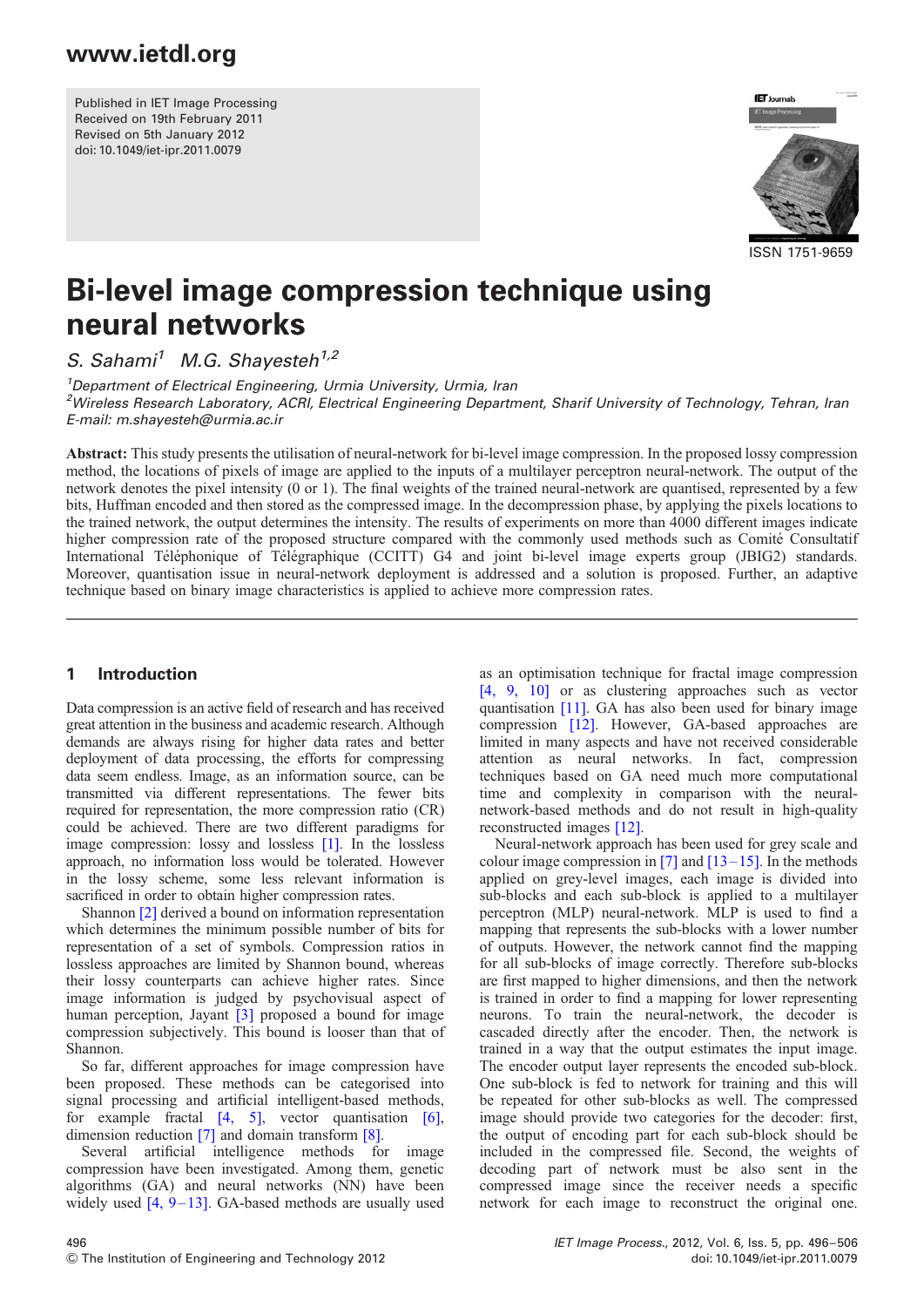However, these methods are not capable of achieving high data compression ratios [13].

Binary images can be divided into three regions: text, halftone and generic (such as shape). There are different methods for compression of distinct parts of a bi-level image  $[16-26]$ . For example, the recent studies  $[16, 17]$  use chain codes and achieve slightly more compression ratio than the JBIG2 standard which is the best lossless standard in this field  $[18-21]$ . In  $[26]$ , binary compression has been performed by applying a context-weighting algorithm where the performance is slightly better than JBIG1 [1]. Some other techniques have been also suggested for binary image compression such as logic spectra or automata-based methods [27, 28].

In this paper, we deal with the generic part of binary document. Generic elements usually can be considered as a collection of several shape elements. Shape coding techniques can be categorised into two main types: bitmap and contour-based techniques. In bitmap scheme, a pixel-topixel approach is considered, whereas in the second one, the emphasis is on the coded representation of shapes borders [16, 17].

In this study, we present another paradigm of neuralnetwork deployment for binary image compression. In our approach, a neural-network is trained to classify the inputs (which are the locations of pixels) into two classes  $\hat{0}$  or 1. Zero and one indicate that the given address belongs to background and foreground, respectively. We use multilayer perceptron with one hidden layer for this purpose. The desired output (target) of the network represents the pixel intensity which is 1 for white and 0 for black. After the network is trained, the final weights are used instead of original binary image (compressed image). At the reconstruction phase, the pixels addresses are fed to the network inputs and the network output is obtained. Comparing the output with the threshold 0.5, the intensity value 0 or 1 for that pixel is assigned. We evaluate the proposed method on two databases which include more than 4000 different images with diverse type from simple to complex shapes. The experimental results indicate that our technique achieves high compression rate as well as high peak signal to noise ratio (PSNR). Moreover, we discuss about the quantisation issue in the neural-network deployment. We also apply Huffman encoding to the weights to achieve more compression ratios. Further, activity, pattern-based criteria and some other binary image features are used in an adaptive algorithm for better utilisation of the network.

This paper is organised as follows. In Section 2, the proposed method is explained. Section 3 provides experimental results and compares them with several common methods. Finally, conclusion is presented in Section 4.

### 2 Proposed method

### 2.1 Architecture

Fig. 1 demonstrates block diagram of the proposed method in the compression phase. As shown, a multi-layer perception neural network with one hidden layer is employed. The neural network has two inputs: pixel locations  $(x, y)$ . The desired output (target) of the network is the intensity of that pixel. The performance measure criterion in the network training is the mean square error (MSE). That is, the network is trained in a way that the MSE between the target (desired output; pixel intensity) and the network output is



Fig. 1 Block diagram of the proposed method (compression phase)

minimised, that is, the output will be as close as possible to the intensity of the pixel. Levenberg –Marquardt (LM) back propagation algorithm is used for training. After training, the final weights of the network are quantised and then represented by binary numbers. In order to achieve higher compression rates, we use an efficient coding technique such as Huffman coding [29]. The outputs of Huffman encoder are stored instead of intensities. Since, the number of weights (which depends on the number of neurons) and consequently their encoded binary representations are much less than the number of pixels; hence we achieve high compression rates.

Image characteristics such as activity, pattern-based complexity and several other features are used to determine the number of neurons adaptively.

The neural-network classifies the input address into two different classes. One class denotes pixels with zero intensity (black) and the other one represents white pixels. The binary characteristic of image provides the opportunity to apply the new method effectively in image compression. We just use the weights of the network as the compressed image, whereas as mentioned, the previously presented neuralnetwork-based methods need an additional set of inputs for decompression. Since in the new method, the inputs are the pixels locations which are the same for all images; hence it is not necessary to consider any further information. Therefore the new scheme can reach the lower level of information rate per pixel in contrast to the previous methods which do not achieve such compression rates.

Fig. 2 demonstrates the reconstruction steps of the new method. As observed, the binary coded weights are decoded using Huffman decoder and then by applying the pixels locations to the inputs of the trained network, the output is computed. Comparing the network output with the threshold value 0.5, the binary output (pixel intensity) is determined, that is, the image is reconstructed. In order to enhance the image, some post-processing techniques such as morphological approaches can be applied. However, we did not use these operations in this work.

Here, each image has its own specific neural-network which differs from those of the other images. Each specific neural-network represents only one image. So in the



Fig. 2 Block diagram of the proposed method (decompression phase)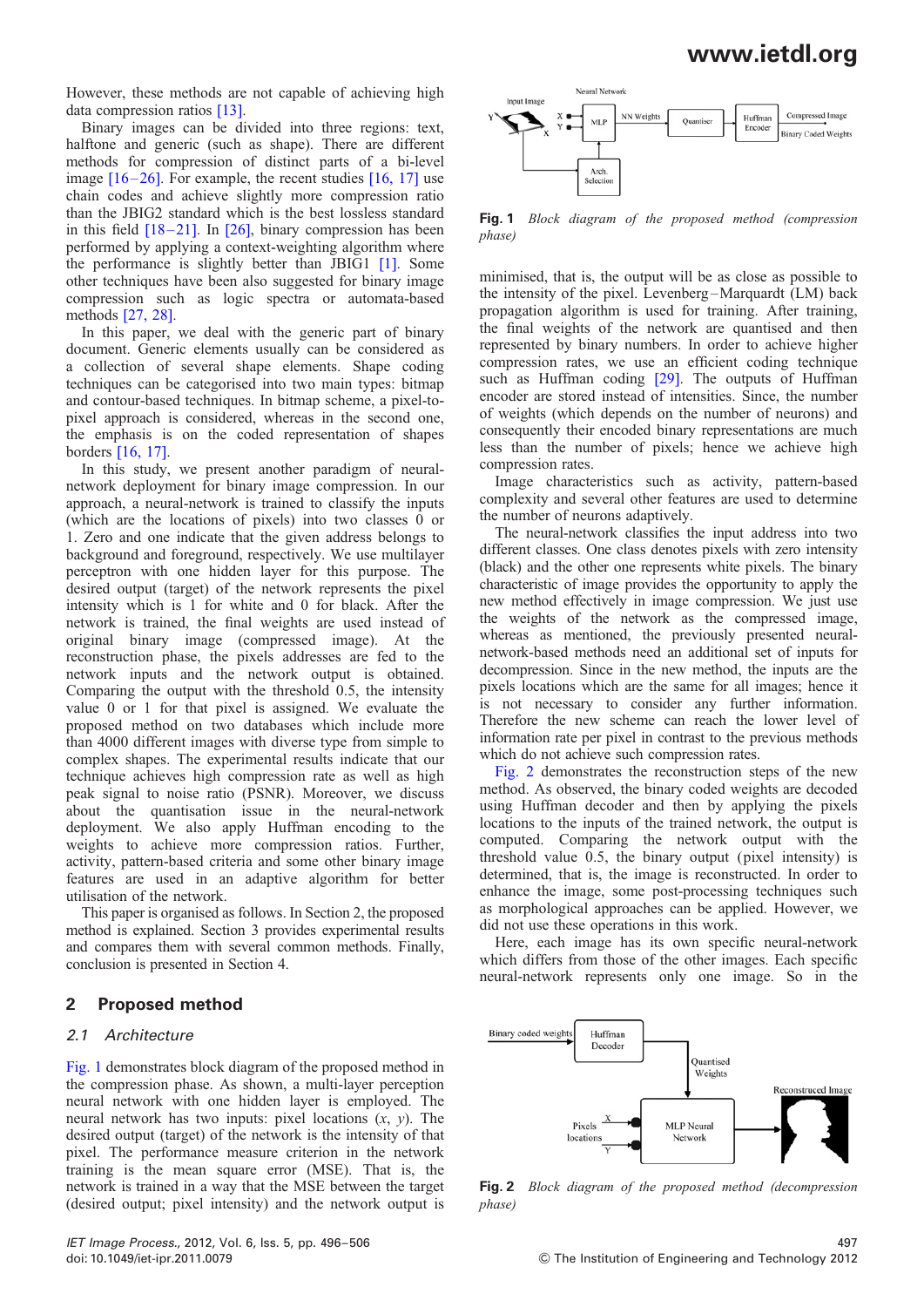compression phase, we train one network with one image and in the decompression phase, we use the trained network to reconstruct the corresponding image. In this study, we consider the neural-network classifier as a decoder which decodes the image pixel intensities based on the weights obtained during the training process. Encoder and decoder are the same in our application.

#### 2.2 Quantisation

Noting Fig. 1, after training the network the final weights are achieved. The weights are real numbers and should be represented by binary digits. Therefore quantisation is necessary which affects the performance of trained neuralnetwork in the reconstruction phase. On the one hand, the weights should be represented by sufficiently large number of bits in order to decompress high-quality image. On the other hand, large number of bits decreases the compression ratio. Therefore there is a compromise between the quality and compression ratio which is the bottleneck of the technique. Consequently, an efficient solution should be applied for weights quantisation. In the subsequent paragraphs, we analyse the effects of quantisation and number of assigned bits on the neural network performance.

In Fig. 3, the distribution of the weights of 4173 different trained networks corresponding to 4173 images has been shown. It is observed that the interval  $[-32, 32]$  spans most of the weights. Our experimental investigation shows that the out of band weights mostly belong to the nonconverged networks (near 1.06% of trained network). Further, about 90% of the weights lie in the interval  $[-20 20]$ .

Noting weights distribution, we use non-uniform quantisation which shows better results than the uniform quantisation. Let  $B$  be the number of bits assigned to each weight, then the number of different levels will be  $2^B$ . Each weight lying in a specific interval is quantised to the nearest lower or upper limit of that interval.

The distribution of the quantisation error which is also called round-off noise has been depicted in Fig. 4 for different number of representing bits  $(B)$ . It is observed that the error is proportional to  $B$  [30]; that is, the more representing bits, the less rounding error would impact the network.

To analyse the effect of round-off noise on the performance, we note that the network output  $(z)$  without weight quantisation is computed as

$$
z = f_{\text{out}}(W_2 \times f_{\text{hid}}(W_1 \times P))
$$
 (1)



Fig. 3 Distribution of weights of 4173 trained neural networks

where  $W_1 = [w_{1,ij}]_{H \times 2}$  is the first layer weight matrix, H is the number of hidden layer neurons,  $W_2 = [w_{2,i}]_{1 \times H}$  is an H element vector that represents the weights of the second layer and  $P = \begin{bmatrix} x & y \end{bmatrix}^T$  is the input vector.  $f_{\text{out}}$  and  $f_{\text{hid}}$  are the output and hidden layer activation functions, respectively. After weight quantisation  $(W_i^q)$ , the output,  $z_q$ , can be written as

$$
z_q = f_{\text{out}}((W_2^q) \times f_{\text{hid}}((W_1^q) \times P))
$$
  
=  $f_{\text{out}}((W_2 + V_2) \times f_{\text{hid}}((W_1 + V_1) \times P))$  (2)

where  $V_i$  is the quantisation noise matrix (vector). Each element of  $V_i$  is a sample of the distribution depicted in Fig. 4. The difference between the network outputs owing to the quantised and non-quantised weights will be as

$$
\varepsilon = z_i - z_q \tag{3}
$$

The activation function used in this study is tangent sigmoid function  $f(x) = [2/(1 + e^{-2x}) - 1]$ . It can be approximated as:  $f(x) \cong \begin{cases} x & |x| \le 1 \\ 1 & |x| > 1 \end{cases}$ . Therefore  $z_q$  can be written as  $(see (4))$ 

where  $I = \begin{bmatrix} 1 & 1 & \cdots & 1 \end{bmatrix}^T$  is an *H* element vector. The above statement can be also applied to z.

In the first case of (4), we have  $z \approx 1$  and  $z_q \approx 1$ ; hence  $\varepsilon = 0$  which means quantisation does not affect the output.

In the second case, we obtain  $\varepsilon = V_2 \times I = \sum_{i=1}^{H} v_{2,i}$ . As can be seen from Fig. 4, each element of quantisation vector is very small. Further, our experiments show that the number of hidden layer neurons to achieve good performance is less than 50. Therefore it can be concluded that  $\varepsilon$  cannot be larger than the noise margin and change the output (note that we consider the network output as '1' when the actual output is more than 0.5 and '0' otherwise).

In the third case which is crucial, we have

$$
z = x \sum_{i=1}^{H} w_{2,i} w_{1,i1} + y \sum_{i=1}^{H} w_{2,i} w_{1,i2}
$$
 (5)  

$$
z_q = x \sum_{i=1}^{H} (w_{2,i} + v_{2,i}) (w_{1,i1} + v_{1,i1})
$$

$$
+ y \sum_{i=1}^{H} (w_{2,i} + v_{2,i}) (w_{1,i2} + v_{1,i2})
$$
 (6)

The error  $\varepsilon$ , neglecting the second-order noise terms in  $z_q$ (which are very small), will be obtained as

$$
\varepsilon = z - z_q
$$
  
=  $x \sum_{i=1}^{H} (w_{2,i}v_{1,i1} + w_{1,i1}v_{2,i})$   
+  $y \sum_{i=1}^{H} (w_{2,i}v_{1,i2} + w_{1,i2}v_{2,i})$  (7)

$$
z_q \simeq \begin{cases} 1 & \{ (W_2 + V_2) \times I \ge 1 \& (W_1 + V_1) \times P \ge 1 \} \text{ OR } \{ (W_2 + V_2) \times (W_1 + V_1) \times P \ge 1 \} \\ (W_2 + V_2) \times I & \{ (W_2 + V_2) \times I \le 1 \} \& \{ (W_1 + V_1) \times P \ge 1 \} \\ (W_2 + V_2) \times (W_1 + V_1) \times P & \{ (W_2 + V_2) \le 1 \} \& \{ (W_2 + V_2) \times (W_1 + V_1) \times P \le 1 \} \end{cases} (4)
$$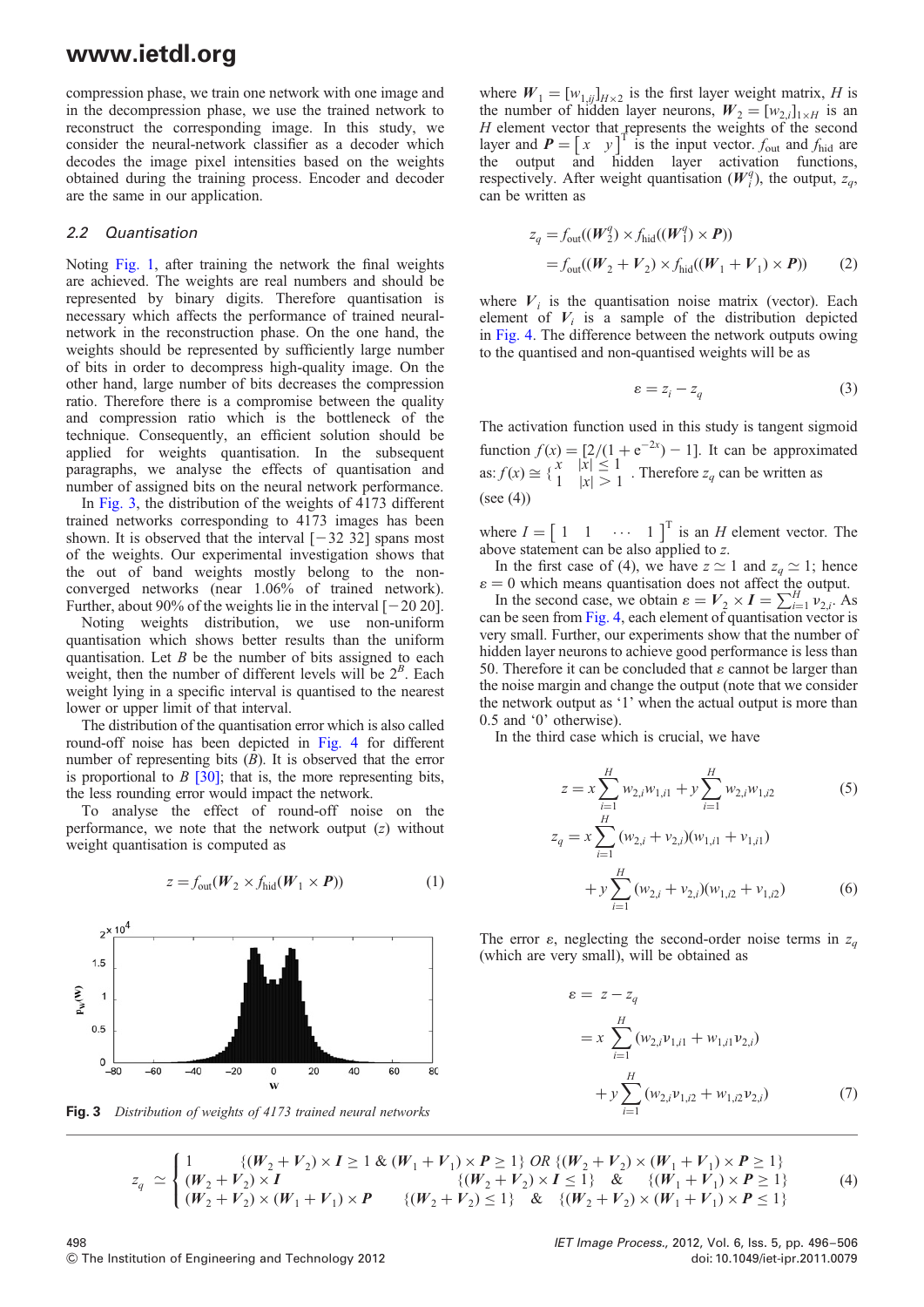

 $8 \times 10^5$ 

 $\overline{7}$ 6

5

 $-0.6$ 

 $-0.4$  $-0.2$  $\mathbf 0$ 

 $p_{\epsilon}(\epsilon)$  $\overline{3}$  $\overline{a}$  $\overline{1}$  $\Omega$ 

Fig. 4 Round-off (quantisation) noise distribution for different number of bits



Fig. 5 Distribution of output error  $\varepsilon$  owing to weight quantisation

The distribution of the weights  $w_{2,i}$  and  $w_{1,ij}$  is shown in Fig. 3. In addition, the inputs applied to the network (pixels addresses) are normalised, hence x and  $\nu$  have uniform distribution in the interval [0, 1]. We observe from (7) that the round-off noise (which depends on the number of assigned bits  $B$ ), number of hidden layer neurons  $(H)$  and the weights  $(W)$  have key roles in  $\varepsilon$  distribution. Fig. 5 demostrates the distribution of  $\varepsilon$  for  $B = 11$  and  $B = 12$ bits obtained by experiments.

The error  $\varepsilon$ , which is the output error owing to quantisation, is added to the network error (difference between the target value and network value). When the total error becomes more than 0.5, it will change the final result from '1' to '0' or vice versa. As observed from Fig. 5,  $B = 11$  bits is more likely to cause this condition. For  $B > 12$  bits, the quantisation error is not large enough to affect the final network decision. Therefore the number of bits assigned to the weights is chosen as  $B = 12$ . Further, our experiments show that 6 bits are enough to represent the mantis.

In Fig. 6, we have shown the PSNRs of some reconstructed sample images (shown in Fig. 7) against the number of bits assigned to the weights. The PSNR is defined as follows

$$
PSNR (dB) = 10 \log_{10} \left( \frac{1}{MSE} \right)
$$
 (8)

where MSE is computed as

 $R=12$ 

$$
MSE = \frac{1}{MN} \sum_{i=1}^{MN} (z_i - t_i)^2
$$
 (9)

 $0.6$ 

 $0.2$  $0.4$ 

In the above,  $z_i$  and  $t_i$  are the network actual output and the desired output (target; 0 or 1) of the ith input, respectively, and  $M \times N$  is the size of image.

It is observed from Fig. 6 that the number of bits impacts on PSNR which is also related to image quality. However, this effect is not vital for 12 bits and more. By decreasing the number of representing bits from 16 to 12, the PSNR reduces slightly. As shown in Fig. 6, 12 bit representation is the breaking point of the curves. Thus, in consistence with the analysis and experiments, 12 bit representation is an optimum choice for our compression method.

#### 2.3 Adaptive approach

The compression rate varies from one image to another, based on the number of weights that itself depends on the number of hidden layer neurons. The number of appropriate neurons that yields the best performance from the subjective and objective viewpoints can be obtained experimentally. It is obvious that the number of neurons for a complex image is more than that of a simple one.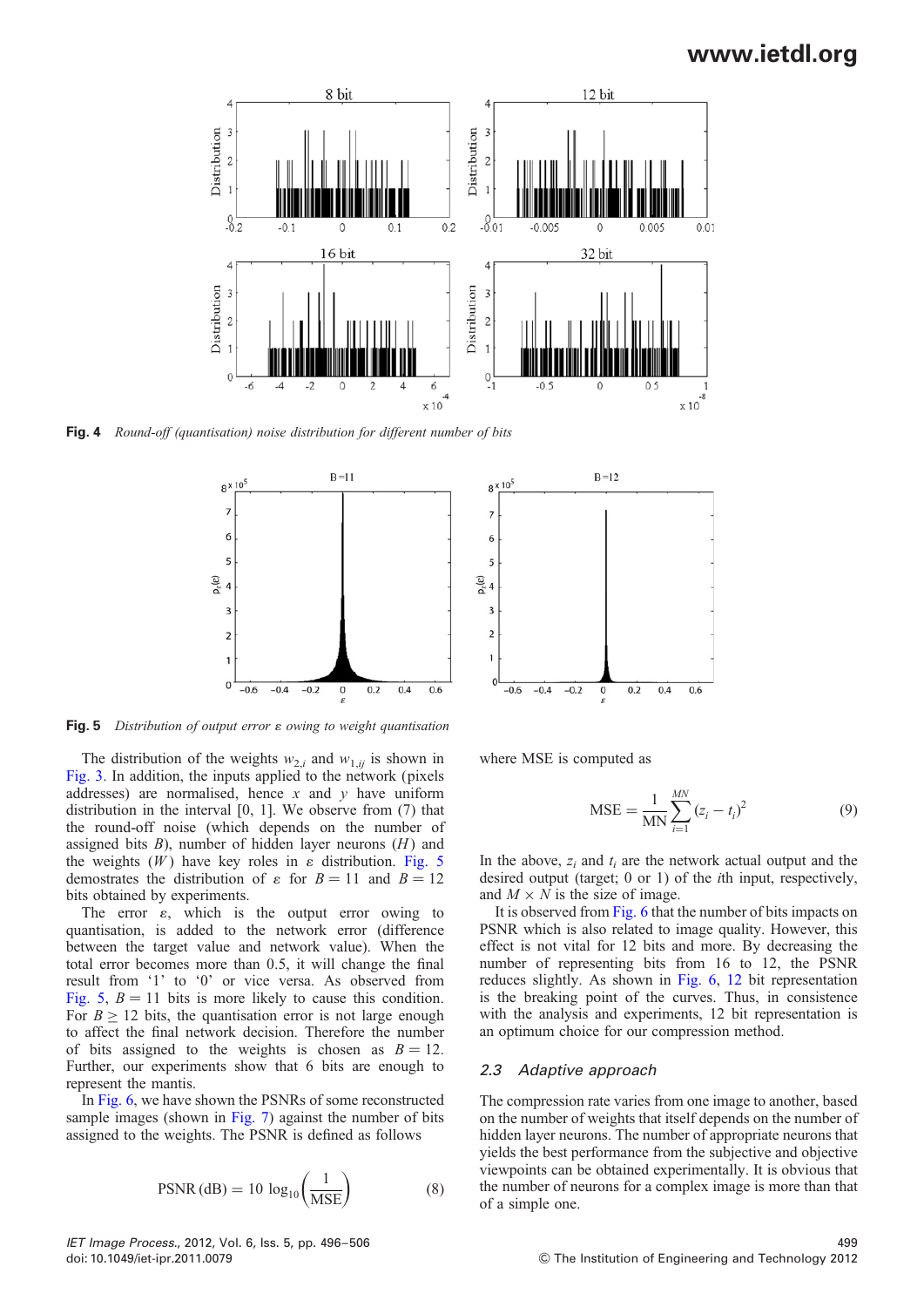

Fig. 6 PSNRs of some reconstructed images against the number of bits assigned to NN weights

In this study, the objective criterion is to achieve MSE  $< 0.006$ . It is evident that less MSE results in more PSNR and less classification error (CE) which is defined as the number of pixels wrongly detected to the total number of pixels. MSEs less than 0.006 achieve PSNRs more than 22 dB (8) and CEs less than 1%. The experiments show that  $PSNR > 22$  dB results in high-quality image from the subjective viewpoint.

It will be useful to apply an adaptive approach to exploit the number of neurons automatically. For this purpose, we need to extract several features from image to apply to the adaptive algorithm so that the algorithm output will be the number of neurons. The features should measure the complexity of image which will be explained later.

In order to find the adaptive algorithm, we experimentally find the appropriate number of neurons for compression of 57 different images (18 images from [31] and 39 images from [32]) based on the criteria mentioned above. We also compute the features of each image. Then, the feature matrix and number of neurons are used for training the regression function. After training, the obtained regression function is applied to find the number of neurons of the other images  $($ >4000) based on their calculated features. Here, we used non-linear regression model that shows better performance than the linear one. To train the regression function, we used an LM-based fitting neural-network as the non-linear regression method. Note that owing to the highly non-linear characteristics of the problem, our adaptive method does not necessarily achieve the optimum results. However, the results show good match between the number of neurons obtained from the experiments and the one computed from the regression.



Fig. 7 Experimental results of the proposed method evaluated on SIID [31]

Images name from left to right and top to bottom: Butterfly, Bird, Elephant - Camel, Penny, Circle square - Fountain, U Shape, Face - Boy Girl, Man, Turtle - Glass, Child, Bone - Whistler, Jack o' Lantern, and Penguin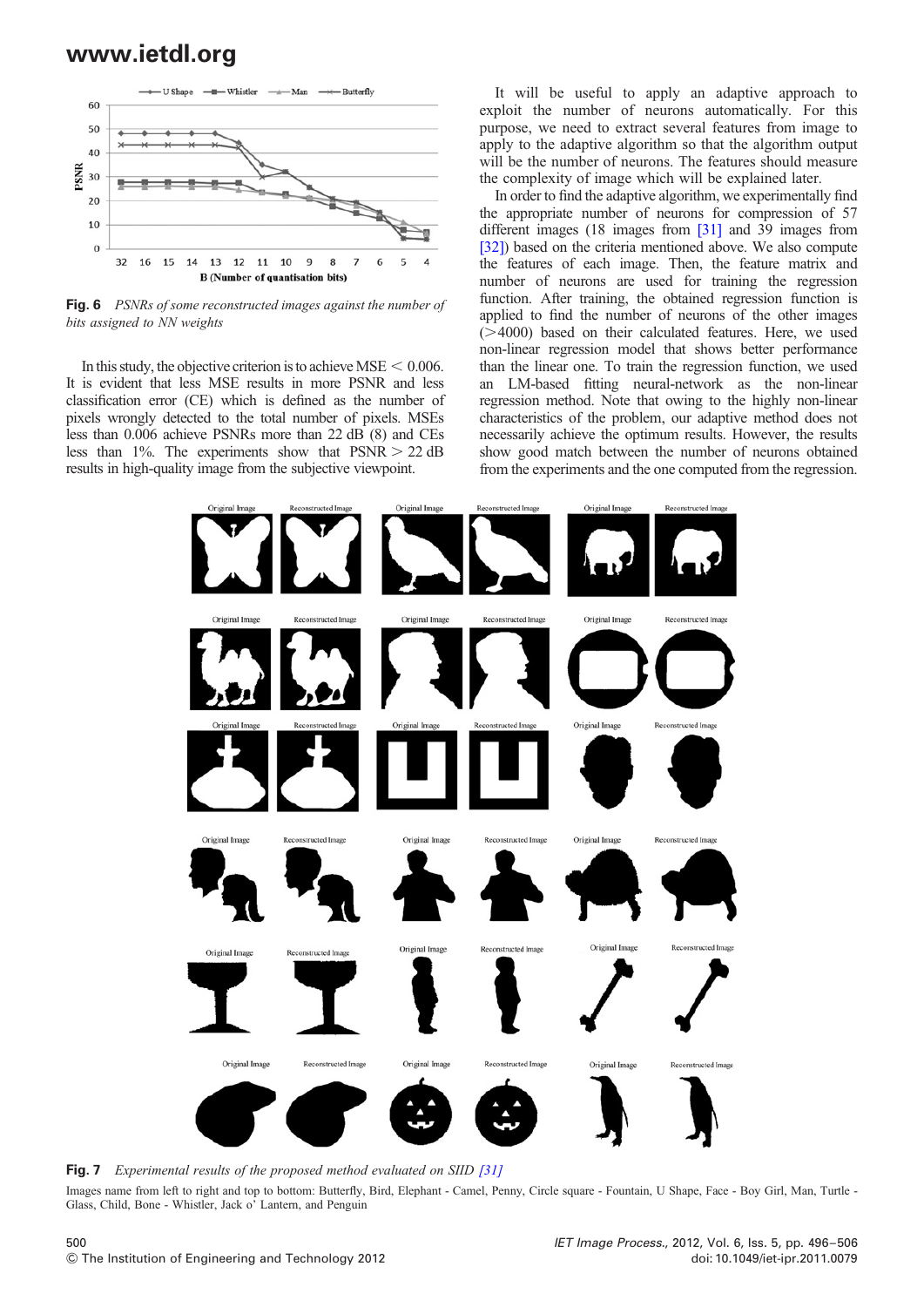| Image H | <b>PSNR</b><br>(dB) | Image H | <b>PSNR</b><br>(dB) | Image H | <b>PSNR</b><br>(dB) |
|---------|---------------------|---------|---------------------|---------|---------------------|
| T.      | 33 24.8             |         | 24 21.16            |         | $38$ 22.72          |
|         | 35 20.4             |         | 30 23.93            |         | 18 23.19            |
|         | 27 26.64            |         | $10 \infty$         |         | 21 23.14            |
|         | 31 21.42            |         | 15 25.15            |         | 24 20.9             |
| I       | 16 21.2             |         | 26 23.74            |         | 21 22.14            |
|         | 12 25.49            |         | 41 22.7             |         | 28 24.1             |

Fig. 8 Number of neurons in the hidden layer (H) of NN for different sample images from SIID [31] obtained experimentally and PSNRs of the reconstructed images

| <b>Feature</b>                                                                                                | Correlation | <b>Description</b>                                                                                                                                                                                                                                                |
|---------------------------------------------------------------------------------------------------------------|-------------|-------------------------------------------------------------------------------------------------------------------------------------------------------------------------------------------------------------------------------------------------------------------|
| Activity                                                                                                      | 0.796       | defined in $(10)$ .                                                                                                                                                                                                                                               |
| Hit or Miss Transform                                                                                         | 0.731       | The patterns used in the experiments are<br>sensitive to 90° angles, such as:                                                                                                                                                                                     |
| $\frac{\sum_{i=1}^{M}\sum_{j=1}^{N}\big(A_{ij}-C(A_{ij})\big)}{\sum_{i=1}^{M}\sum_{j=1}^{N}C(A_{ij})}$        | 0.560       | This<br>feature<br>measures the protrusions;<br>C(.)<br>computes the convex hull of image.                                                                                                                                                                        |
| $\frac{\sum_{i=1}^{M} \sum_{j=1}^{N} A_{ij} \otimes {B}^{\infty}}{\sum_{i=1}^{M} \sum_{j=1}^{N} A_{ij}}$      | 0.801       | This feature reveals the structural complexity of the<br>image; $\otimes$ indicates "thinning" operation and B is<br>the structural element.                                                                                                                      |
| $\frac{\sum_{i=1}^{M} \sum_{j=1}^{N} ((A_{ij} - S(A_{ij})) \ominus B)}{\sum_{i=1}^{M} \sum_{j=1}^{N} A_{ij}}$ | 0.793       | This feature indicates the number of semi-objects<br>inside an object; $S(.)$ computes the skeleton of the<br>object and $\Theta$ is denotes "erosion". B is an<br>appropriate structural element.                                                                |
| Euler $(A_{ij} - (A_{ij} \ominus B))$                                                                         | 0.75        | This feature reveals some information about the<br>complexity of protrusions of the image; Euler is the<br>indication of Euler number of a binary image, (it is<br>the total number of objects in the image minus the<br>total number of holes in those objects). |
| $\sum\sum$ Sobel $\left($ Hough $\left( A_{ij}\right) \right)$                                                | 0.74        | This feature, similar to activity criterion, is used as<br>another general complexity measure of the image.<br>Hough filter is sensitive to lines and curves and this<br>can be used for complexity measurement.                                                  |

Fig. 9 Some proposed complexity measures for binary images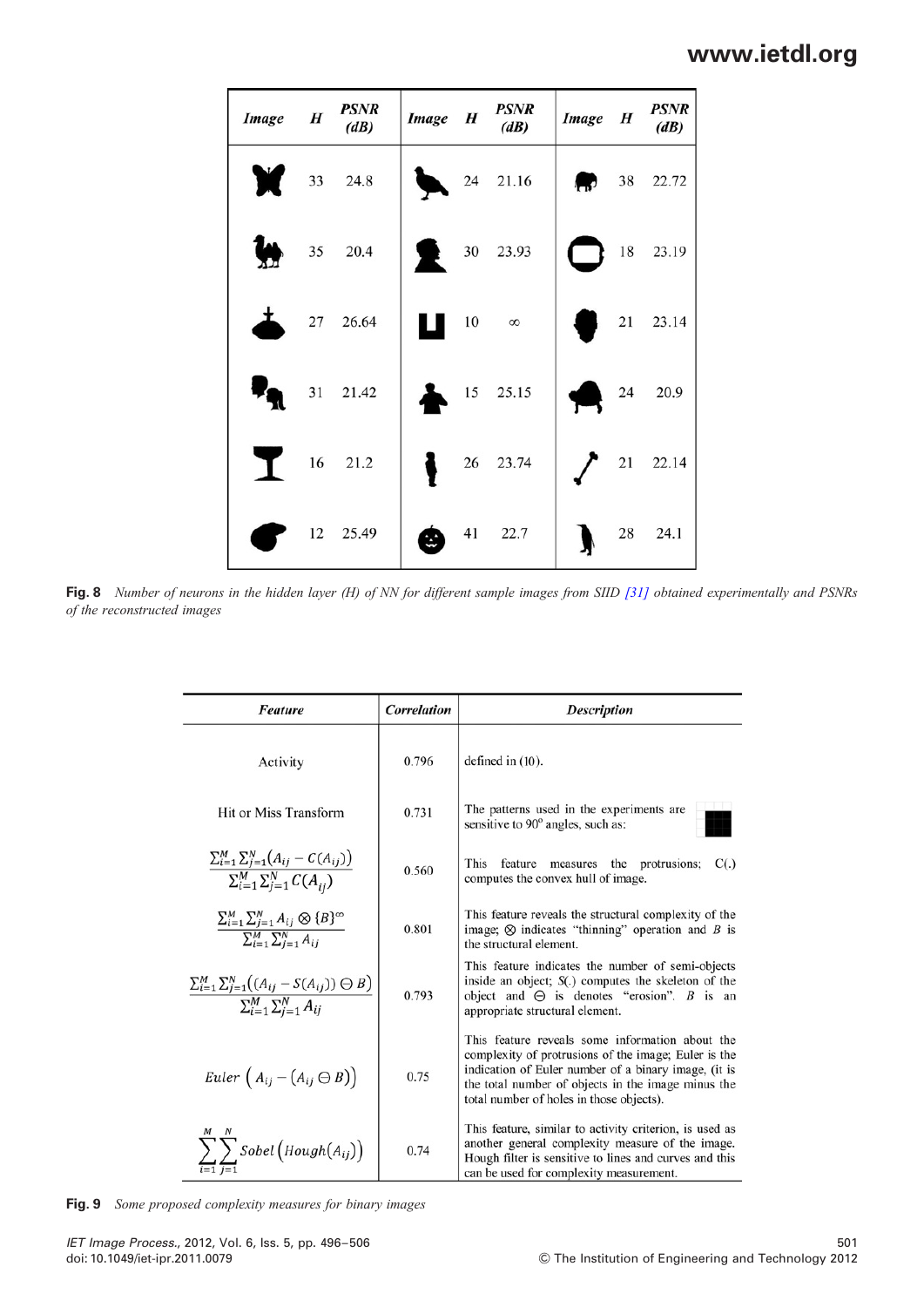Fig. 8 demonstrates the number of hidden layer neurons  $(H)$ for different images obtained experimentally as well as the PSNRs of corresponding reconstructed images. We observe that the number of neurons is proportional to image complexity.

### 2.4 Feature selection

We propose 25 features to represent binary image complexity. Fig. 9 depicts several features.



Fig. 10 Experimental results of the proposed method evaluated on LBID [32]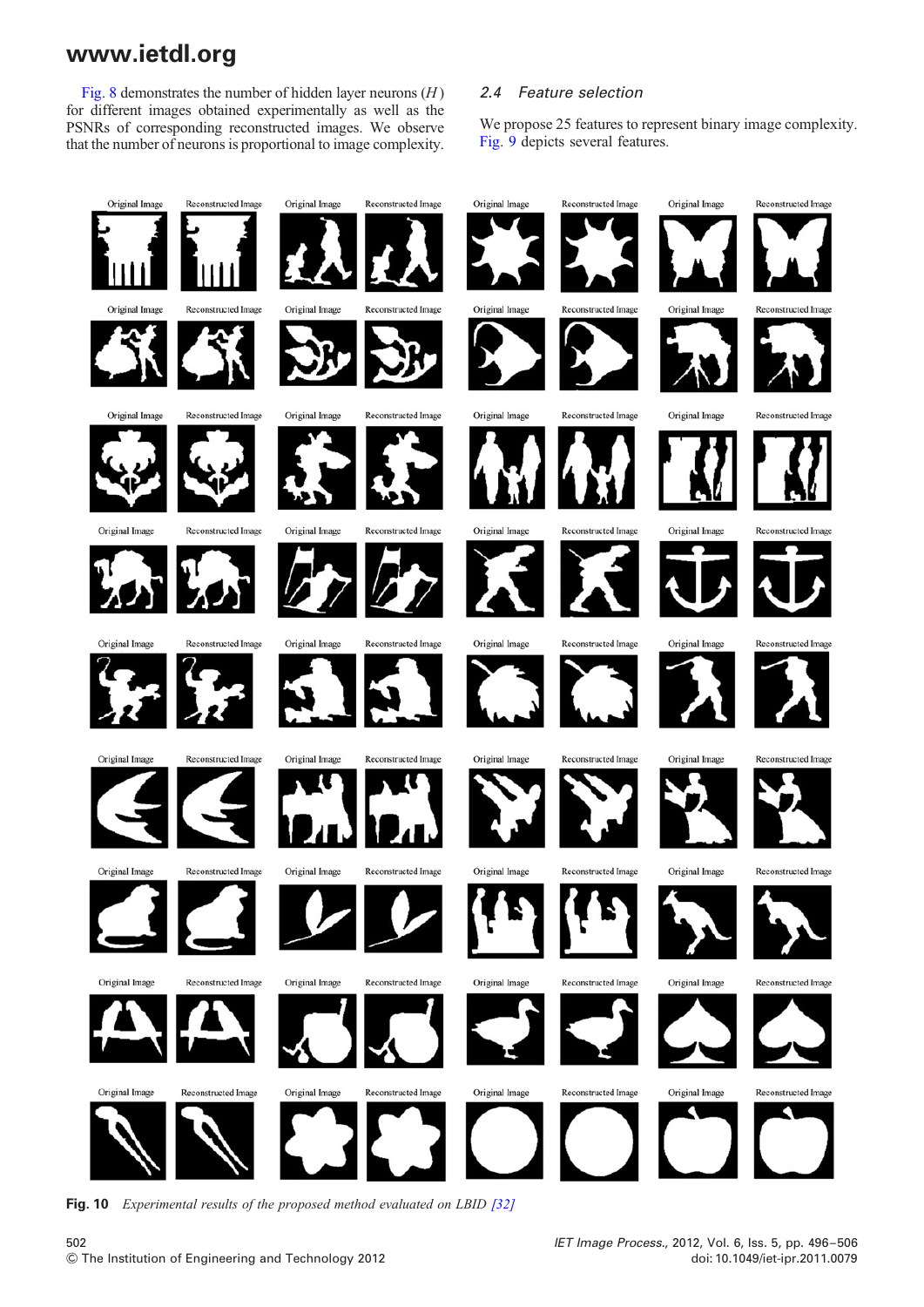Activity [7] is the subjective assessment of an image given by

Activity = 
$$
\sum_{x=1}^{M/2} \sum_{y=1}^{N/2} \left[ \sum_{k=-1}^{1} \sum_{l=-1}^{1} (f(2x, 2y) - f(2x - k, 2y - l))^2 \right]
$$
(10)

where  $f(x,y)$  specifies the intensity of the  $(x,y)$ <sup>th</sup> pixel. The above feature measures the difference between the centre pixel intensity with its neighbours in a  $3 \times 3$  block. Images with high activity values seem more complex and their compression rates will be less than the images with low activity. The experimental results verify the above statement.

Pattern-based template matching is another complexity measure criterion. Our experiments reveal that images with straight borders, 90° corners and geometrical shapes are capable of compression with less number of hidden layer neurons. Thus, we use some specific patterns for this purpose. These patterns and their rotations and complements are matched with the image using a hit-or-miss transform. An image containing more number of a specific pattern can be represented with lower number of neurons. In our adaptive approach, we used three patterns that measure the  $90^\circ$  corners where one of them is shown in Fig. 9.

There are other complexity measures proposed in Fig. 9. These criteria show different aspects of binary image. For example, an image with a lot of small protrusions, narrow isthmuses, complex structure or different objects in a background are much more complicated than a generic geometrical shape such as square or circle. Hence, we suggested some criteria to measure these characteristics of image.

Further, to evaluate the effectiveness of these features, a correlation criterion has been used (which is shown in Fig. 9). This index shows the linearity of relation between the features and the number of neurons obtained experimentally. High correlation value means that the selected feature can better predict the number of neurons in the adaptive algorithm.

### 3 Experimental results

In this section, the performance of the proposed method is assessed. We used two databases. Eighteen images shown in Fig. 7 are selected from SIID (shape indexing of image databases) available in [31]. The second database is LBID (large binary image database) available in [32] which contains 4155 images. Thirty-six images selected from this database are also shown in Fig. 10 where most of them have complex shapes (to evaluate the capability of our algorithm for complex images).

Eighteen images of SIID (Fig. 7) and 39 images from LBID (not shown in the paper) were used to train the adaptive algorithm. The number of assigned bits for weights was set to 12 according to the discussion of the section 2.2.

In the experiments, we have used 18 images of SSID and all images of LBID (totally 4173 images) to evaluate the performance of the proposed compression method.

Fig. 7 demonstrates SIID images and their reconstructed counterparts using the proposed method. We observe that the decompressed images have high quality. The PSNRs are shown in Fig. 8. Further, the compression rates are provided in Table 1. From this Table, we observe that the new method gives compression ratios in the range of 43.8 – 171.8 which are high values.

Generally, the compression rate before Huffman coding is computed as

$$
CR = \frac{M \times N}{L} \tag{11}
$$

where  $L$  is total number of bits assigned to the weights computed as

$$
L = (4H + 1) \times B \tag{12}
$$

In the above, four denotes the number of weight sets; two sets for inputs to hidden layer, one for hidden layer bias, one for

Table 1 Compression ratios of several methods evaluated on SIID [31]

| Image           | Quad tree |            |          |         | <b>PDF</b>      | Proposed        |       |       |
|-----------------|-----------|------------|----------|---------|-----------------|-----------------|-------|-------|
|                 |           | <b>LZW</b> | Pack Bit | Deflate | <b>CCITT G3</b> | <b>CCITT G4</b> | JBIG2 |       |
| butterfly       | 2.09      | 4.76       | 2.37     | 6.27    | 3.4             | 12.01           | 20.7  | 50.0  |
| bird            | 1.92      | 5.72       | 3        | 7.24    | 3.52            | 11.67           | 21.7  | 82.9  |
| elephant        | 3.48      | 6.25       | 3.39     | 8.66    | 3.68            | 13.65           | 25.9  | 46.0  |
| camel           | 1.47      | 6.18       | 3.45     | 9.14    | 3.63            | 12.85           | 15.9  | 50.0  |
| penny           | 4.72      | 6.06       | 3.12     | 8.03    | 3.67            | 13.43           | 26.4  | 58.2  |
| circle-square   | 1.63      | 5.1        | 2.5      | 6.5     | 4.0             | 12.6            | 22.4  | 96.5  |
| fountain        | 2.72      | 6.39       | 3.32     | 7.85    | 3.61            | 13.3            | 21.4  | 64.6  |
| u shape         | 3.6       | 6.43       | 2.71     | 17.14   | 3.68            | 16.45           | 56.5  | 171.8 |
| face            | 2.55      | 5.93       | 3.1      | 8.8     | 4.3             | 14.4            | 28.3  | 82.9  |
| boy girl        | 2.37      | 4.8        | 2.4      | 7.0     | 3.8             | 12.6            | 22.2  | 60.2  |
| man             | 2.13      | 5.9        | 3.2      | 8.3     | 4.4             | 14.08           | 29.2  | 115.5 |
| turtle          | 2.98      | 5.5        | 2.7      | 7.9     | 4.1             | 13.2            | 22.1  | 72.6  |
| glass           | 3.07      | 6.1        | 3.0      | 9.2     | 4.4             | 13.7            | 23.3  | 108.4 |
| child           | 2.59      | 6.6        | 3.2      | 9.7     | 4.3             | 15.8            | 30.9  | 67.1  |
| bone            | 2.16      | 6.6        | 3.3      | 8.8     | 4.7             | 15.3            | 28.2  | 82.9  |
| whistler        | 3.01      | 6.4        | 3.7      | 7.8     | 4.6             | 14.4            | 29.4  | 143.8 |
| jack-o'-lantern | 2.89      | 5.5        | 2.9      | 7.2     | 4.2             | 14.1            | 24    | 43.8  |
| penguin         | 2.25      | 5.9        | 3.2      | 8.3     | 4.4             | 14.8            | 25.7  | 62.3  |
| average         | 2.65      | 5.9        | 3.0      | 8.5     | 4.0             | 13.8            | 26.3  | 81.1  |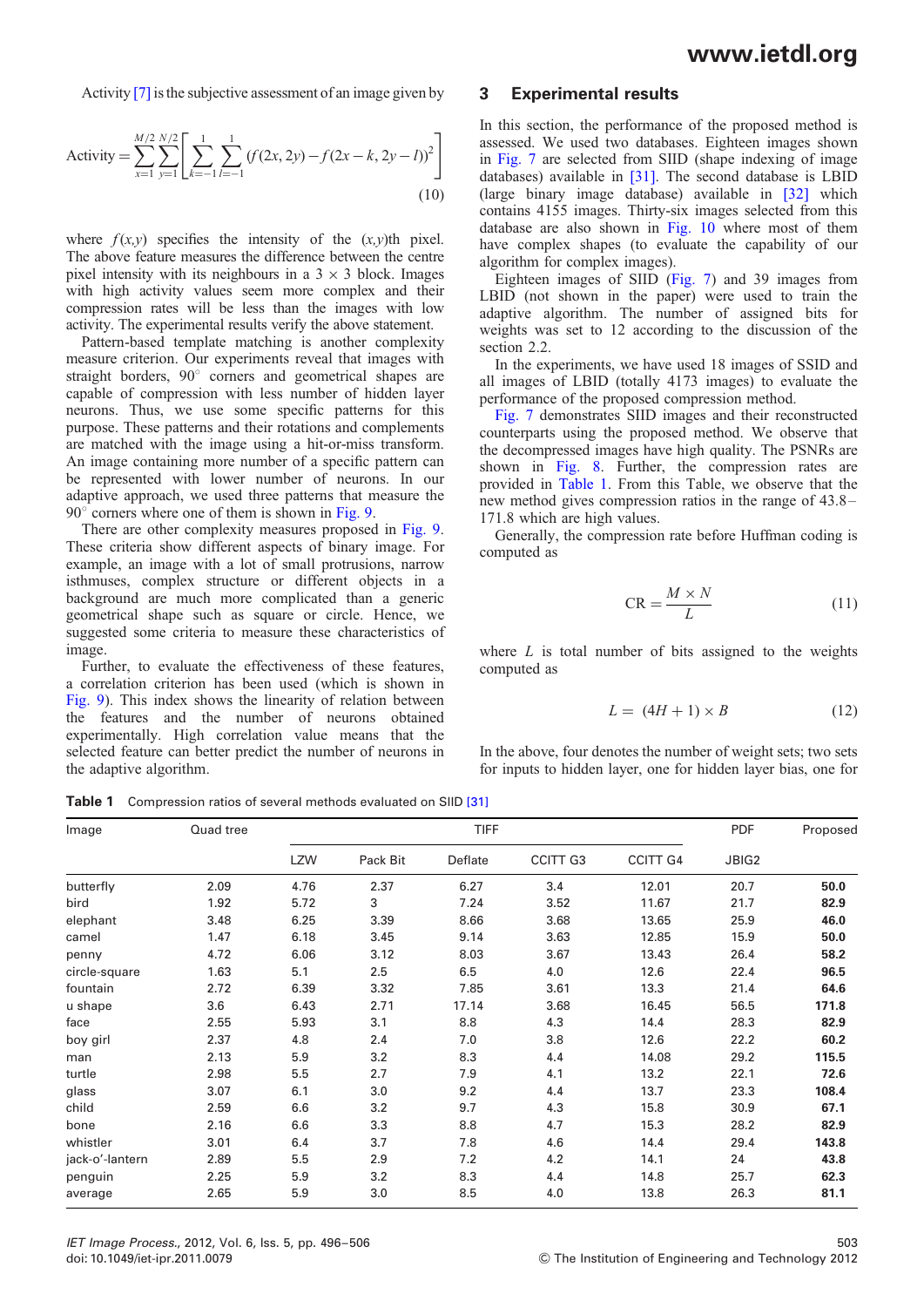hidden layer to output neuron; and one denotes the bias of output neuron.

We note that it is not necessary to send the number of neurons obtained from the adaptive algorithm, since it is simply computed from (12) at the decompression phase.

As an example of compression rate computation, we consider U shape image. The number of neurons in the hidden layer was set to 10 (Fig. 8). Hence, the total number of weights is 41 Assigning 12 bits for each weight results in totally 492 bits for weights representation. Consequently, without Huffman coding the compression rate is obtained as  $256 \times 256/492 = 133.2$ . However, after Huffman coding the compression ratio will increase to 171.8.

For comparison, the compression ratios of some common methods are also presented in Table 1. There are some standards for bi-level compression such as CCITT G3, CCITT G4, JBIG1 and JBIG2  $[18-21]$ . It should be noted that these methods are lossless. However, we could not find any related and available lossy works in the field of binary image compression.

The JBIG2 standard discusses about the decoding part while it does not provide any comments on the image encoding. Therefore different implementations of JBIG2 can be developed. We have used all available tools.

The compression ratios of different TIFF compression schemes have been computed using GNU Gimp software and those of JBIG2 are obtained from JBIG2 encoder in AGL software. JBIG-KIT has been used as the JBIG1 encoder on Linux platform, however there was not much difference between JBIG1 and JBIG2 results which is also reported in [17]. JBIG2 as the state-of-the-art technique in this field, segments the input image into three different regions: text, halftone and generic area and uses different technologies for each region type. JBIG2 supports both lossy and lossless approaches and it is possible to use it in both cases.

We have also examined quad-tree method [33, 34]. The authors in  $\begin{bmatrix} 33 \end{bmatrix}$  reported near to Lempel–Ziv–Welch (LZW) performance for their hybrid technique evaluated on grey scale images. However, the lower performance for binary images owing to much higher overhead of the quadtree can be predicted. On the other hand, having 1 bit/pixel of information for binary images makes quad-tree technique less successful in this case.

In the experiments presented in Fig. 7 and Table 1, the size of images was  $256 \times 256$  pixels. We have also tried images with different sizes. The results show that if the reconstructed image quality does not change, then the compression rate increases linearly by increasing the image size. Note that, as the image size grows, the nominator of the compression rate in  $(11)$  increases with power of 2, whereas the denominator increases linearly with the size because of increase in the implemented neural-network complexity (number of neurons). The result will be the linear increase of compression ratio with respect to image size.

Furthermore, we examined the proposed method on 4155 images of LBID [32] which have different shapes from simple to complex. Several (36) of them and their corresponding reconstructed counterparts are shown in Fig. 10. The images shown in this figure are of size  $128 \times 128$  pixels. Moreover, Fig. 11 depicts the PSNR, classification rate, compression ratio and number of hidden layer neurons computed from adaptive algorithm for these images. We observe that for complex images, the number of neurons is high which leads to less compression ratio and vice versa. Also, in Table 2, we have compared the

| image               | <b>PSNR</b><br>(dB) | CE<br>(%) | Н  | CR            | image | <b>PSNR</b><br>(dB) | CE<br>(%) | н | <b>CR</b>     | image                   | <b>PSNR</b><br>(dB) | CE<br>(%)        | н  | CR      |
|---------------------|---------------------|-----------|----|---------------|-------|---------------------|-----------|---|---------------|-------------------------|---------------------|------------------|----|---------|
| i <sub>m</sub> f    | 25.7                | 0.3       | 48 | 10.3          | Ъò    | 23.6                |           |   | 0.4 48 11.4   | ఆ                       | 33.1                | 0                | 13 | 27.8    |
| ŧλ                  | 22.8                |           |    | 0.5 27 21.9   | b)    | 27.5                |           |   | $0.2$ 29 19.2 | $\overline{\mathbf{v}}$ | 41.6                | $\mathbf{0}$     |    | 14 30.4 |
| E.                  | 22.0                |           |    | $0.6$ 14 25.1 | κ     | 32.3                | 0.1 48    |   | 7.4           | ŢΠ,                     | 22.6                | 0.6              |    | 26 22.9 |
| M                   | 25                  | 0.3       | 31 | 18.5          | 巿     | 24.3                |           |   | 0.4 17 25.1   | $\boldsymbol{\lambda}$  | 33                  | $\mathbf{0}$     |    | 23 23.6 |
| 祭                   | 22.0                | $0.6$ 50  |    | 10.7          | Ţ.    | 25.1                | 0.3 50    |   | 8.1           | д                       | 37.9                | 0                |    | 27 13.6 |
| 沙                   | 32.8                | 0.1       | 46 | 7.5           | á.    | 27.4                |           |   | $0.2$ 28 20.2 | IJ                      | 32                  | 0.1              |    | 25 22.6 |
| P)                  | 42.3                | $\bf{0}$  |    | 18 28.4       | O     | 30.0                |           |   | 0.1 47 11.4   | Ç                       | 33.5                | $\bf{0}$         |    | 29 16.1 |
| $\mathbf{z}$        | 21.9                | 0.7       | 48 | 8.8           | λ     | 40.7                | $\bf{0}$  |   | 21 16.7       | $\sim$                  | 30.4                | 0.1              |    | 15 32.8 |
| $\mathcal{L}_{\mu}$ | 19.7                | 1.1       | 43 | 8.6           | К     | 33.0                | 0.1       |   | $27 \t16.6$   |                         | 39.1                | $\bf{0}$         |    | 6 79.8  |
| 赤                   | 21.6                | 0.7       |    | 44 12.8       | ő.    | 25                  |           |   | 0.3 27 21.8   | E.                      | $\infty$            | $\bf{0}$         |    | 21 26.1 |
| 材                   | 24.8                | 0.3       | 40 | 14.8          | Y     | 28.1                |           |   | 0.2 16 35.1   | Ω                       | $\infty$            | $\boldsymbol{0}$ |    | 11 48.6 |
| W                   | 24.1                | 04        | 41 | 9.3           | Ÿ.    | 28.0                |           |   | $0.2$ 37 14.8 | n                       | 32                  | 0.1              |    | 15 34.0 |

Fig. 11 Experimental results of the proposed method evaluated on LBID  $[32]$  CE, H and CR denote classification error, number of hidden layer neurons and compression ratio respectively

compression ratios of several methods evaluated on the mentioned LBID images. It is observed that the proposed method achieves higher compression ratios than the other methods. Note that the higher average CR of Table 1 (SIID images) compared to that of Table 2 (LBID images) is because of two reasons: higher size of SIID images  $(256 \times 256)$  than that of Table 2 (128  $\times$  128) and simpler shapes of SIID compared to the LBID images of Table 2.

In Fig. 12, the results of experiments on the two databases (totally 4173 images) are classified based on the PSNRs and our observations. It should be noted that the subjective classification of reconstructed images is related to the subjective evaluation of quality and the PSNR of image. Based on the results obtained from the experiments on 4173 images and our observations, we divided the reconstructed images into five categories according to the PSNR value and subjective quality as follows: As can be seen from the table, 8.8% of decompressed images are 'lossless', 63% of them are considered as 'near-to-lossless' and 22.3% as 'good', which constitute 94.1% of total images. We considered the images with no reconstruction error as 'lossless' where the PSNR is infinite. Those images that are visually lossless and the error in the reconstructed image cannot be detected easily are labelled as 'near-to-lossless'. These images have PSNR values more than 27 dB, where the classification error for a  $256 \times 256$  image is less than 0.2% hard to be detected by human eye. 'Good' quality refers to those reconstructed images that have PSNRs in the range  $22-27$  dB. These images show very good quality since the errors cannot be easily seen or can be neglected in the reconstructed image. Moreover, 'fair' quality refers to the images that some errors can be detected by human eye but the quality of reconstructed image is still acceptable. Our investigations show that the PSNRs between 18 and 22 dB show 'fair' quality. The images with some missed details, which cannot be neglected, are considered as 'poor'. The PSNRs of such images are in the interval [14 – 18] dB. Those images that have PSNRs less than 14 dB are considered as 'defaced'. These images usually do not convey any relevant information about the original images.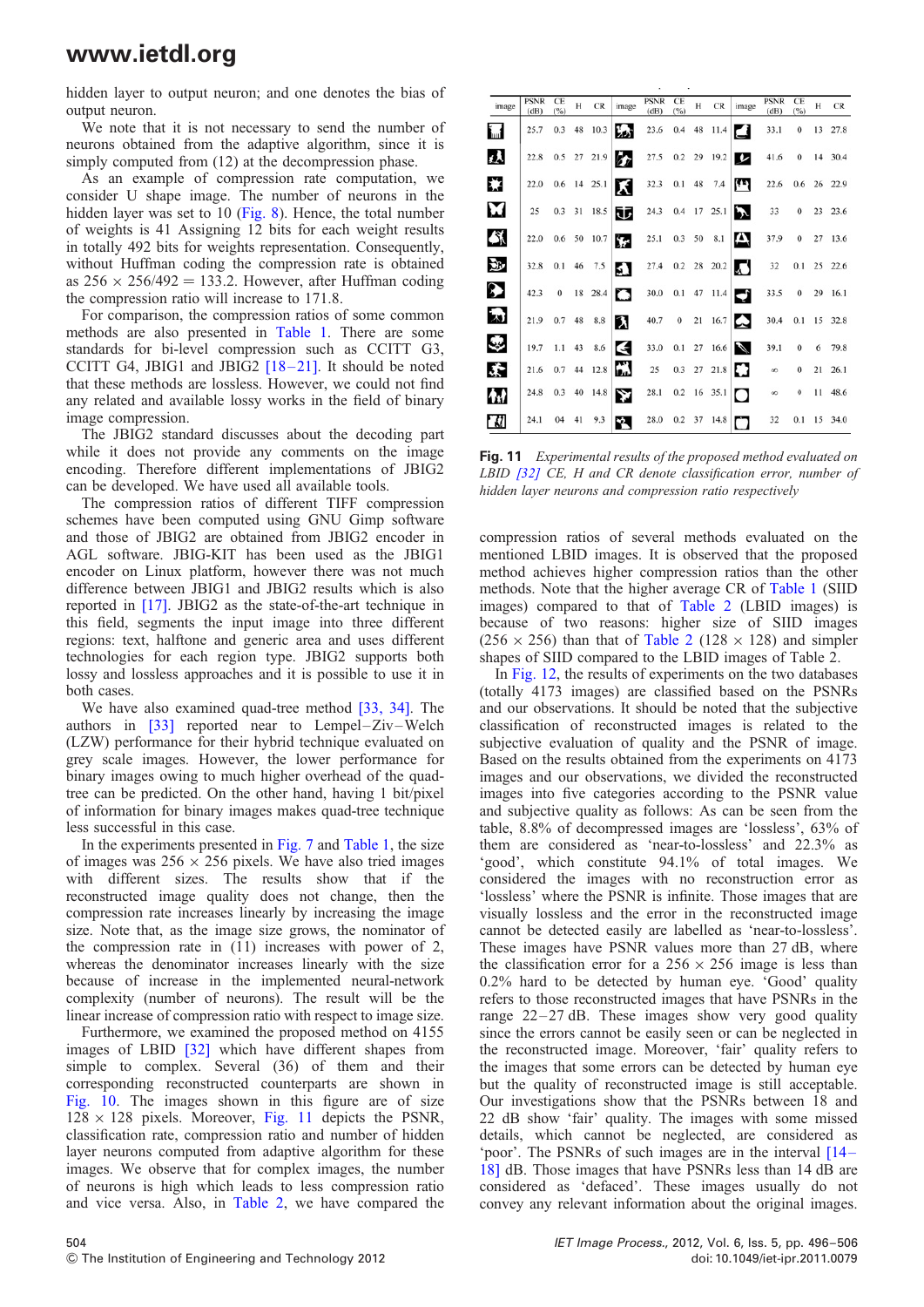Table 2 Compression ratios of several methods evaluated on LBID [32]

| Image             |                |          | PDF            | Proposed                |                 |       |      |
|-------------------|----------------|----------|----------------|-------------------------|-----------------|-------|------|
|                   | LZW            | Pack Bit | Deflate        | CCITT G3                | <b>CCITT G4</b> | JBIG2 |      |
| 202122            | 2.5            | 1.3      | 3.6            | 1.7                     | 4.4             | 9.8   | 10.3 |
| dec069ee          | 2.5            | 1.3      | 3.2            | 2.1                     | 5               | 10.6  | 21.9 |
| 15b_starburst     | 2.7            | 1.5      | 3.2            | 2.3                     | 5.2             | 10.4  | 25.1 |
| anmo8             | 2.5            | 1.3      | 3.3            | 2.1                     | 5.3             | 10.9  | 18.5 |
| dec065h           | 2.2            | 1.2      | 2.8            | $\overline{2}$          | 4.4             | 10.8  | 10.7 |
| ofl007e           | 1.8            | 1.1      | $\overline{2}$ | 1.6                     | 3               | 11.2  | 7.5  |
| ann01             | 2.4            | 1.3      | 2.9            | 2                       | 4.7             | 10.7  | 28.4 |
| msl050c           | 1.9            | 1.1      | 2.5            | 1.7                     | 3.8             | 9.7   | 8.8  |
| ofl028k           | $\overline{2}$ | 1.1      | 2.3            | 1.7                     | 3.7             | 10.6  | 8.6  |
| msl080c           | 2.4            | 1.4      | 3              | 2.1                     | 4.6             | 7.7   | 12.8 |
| family            | 2.2            | 1.1      | 3.1            | 1.9                     | 4.9             | 10.1  | 14.8 |
| ots026h           | 1.9            | 1.1      | 2.6            | 1.7                     | 3.6             | 11.9  | 9.3  |
| sit078n           | 2.3            | 1.3      | 2.9            | 2                       | 4.5             | 8.3   | 11.4 |
| sposk079          | 2.2            | 1.2      | 2.7            | 2                       | 4.4             | 8.0   | 19.2 |
| msl046b           | 1.8            | 0.9      | 2.2            | 1.5                     | 3.3             | 10.2  | 7.4  |
| anchor            | 2.3            | 1.2      | 3              | 1.9                     | 4.3             | 10.0  | 25.1 |
| smr021d           | 2              | 1.1      | 2.4            | 1.6                     | 3.6             | 10.2  | 8.1  |
| 201872            | 2.6            | 1.4      | 3.3            | 2.2                     | 4.9             | 10.2  | 20.2 |
| leaf              | 2.7            | 1.6      | 3.2            | 2.2                     | 4.8             | 9.9   | 11.4 |
| osp009e           | 1.7            | 0.9      | 2.2            | 1.4                     | 3.2             | 10.0  | 16.7 |
| moon              | 2.3            | 1.3      | 2.7            | 1.9                     | 4.1             | 9.5   | 16.6 |
| 1245play          | 2.4            | 1.2      | 3.6            | 2                       | 5.1             | 7.4   | 21.8 |
| karate_1          | 2.5            | 1.4      | 3              | 2.2                     | 4.9             | 7.9   | 35.1 |
| g0180443          | 2.5            | 1.4      | 3.1            | 2.2                     | 4.9             | 9.5   | 14.8 |
| $cat_1$           | 2              | 1.1      | 2.5            | 1.7                     | 3.7             | 9.4   | 27.8 |
| ofl006g           | 2.6            | 1.5      | 2.9            | 2.2                     | 4.2             | 5.4   | 30.4 |
| ots022p           | 2.5            | 1.3      | 3.5            | 2                       | 5.3             | 7.4   | 22.9 |
| ai01042a          | 2.9            | 1.7      | 3.3            | 2.4                     | 5.3             | 6.3   | 23.6 |
| anm <sub>03</sub> | 2.2            | 1.3      | 2.6            | 2                       | 3.8             | 10.3  | 13.6 |
| 202137            | 2.7            | 1.6      | 3.6            | 2.3                     | 5.4             | 7.0   | 22.6 |
| duck_2            | 2.8            | 1.7      | 3.2            | 2.3                     | 4.5             | 8.2   | 16.1 |
| spades            | 2.4            | 1.4      | 2.8            | $\overline{\mathbf{c}}$ | 4.5             | 7.6   | 32.8 |
| tool2             | 2.4            | 1.4      | 2.8            | $\overline{2}$          | 4.5             | 9.8   | 79.8 |
| 29b_starburst     | 2.8            | 1.6      | 3.4            | 2.2                     | 5.2             | 9.5   | 26.1 |
| circle            | $\overline{2}$ | 1.2      | 2.4            | 1.7                     | 3.4             | 6.8   | 48.6 |
| apple             | 2.7            | 1.6      | 3.4            | 2.1                     | 5.2             | 11.6  | 34   |
| average           | 2.3            | 1.3      | 2.9            | 2.0                     | 4.4             | 9.3   | 21.2 |

Names correspond to the images of Fig. 11 from top to bottom and left to right order

The last two categories constitute near 1% of total images. These images are usually the result of early stopping of the training algorithm (0.65%) (which is inevitable for large-

| Quality          | $%$ of<br>images | <b>PSNR</b><br>(dB) | Sample | Quality | $%$ of<br>images | <b>PSNR</b><br>(dB) | Sample |
|------------------|------------------|---------------------|--------|---------|------------------|---------------------|--------|
| Lossless         | 8.8%             | $\infty$            |        | fair    | 4.7%             | $[18-22)$           |        |
| Near-to-Lossless | 63%              | $[27-\infty)$       |        | poor    | 0.55%            | $[14-18]$           |        |
| Good             | 22.3%            | $[22-27]$           |        | defaced | 0.65%            | <14                 |        |

Fig. 12 Subjevtive quality of experiment results on whole LBID (4155 images)

scale experiments) or under estimation of number of neurons in the adaptive algorithm (0.55%). Early stopping is usually owing to mal-initialisation of the network that causes zero gradient coefficients in the first iterations.

### 3.1 Computational complexity

We used Intel<sup>®</sup> Core<sup>TM</sup>2Due processor E8400 (3.0 GHz) with 2 GB of memory on a Windows XP operating system. We also utilised MATLAB 2009 software for simulations. Neural-network toolbox was also applied for neuralnetwork part of our approach.

Training time for different images varied from 10 to 30 seconds depending on the images structures. In the decompression phase, the reconstruction time was about  $15 - 40$  ms.

Utilisation of a fast and reliable training algorithm is crucial in our approach. We used LM algorithm for training the network which constitutes the most time consuming part of our technique. LM belongs to those back propagation algorithms which deploy the second derivative of error in